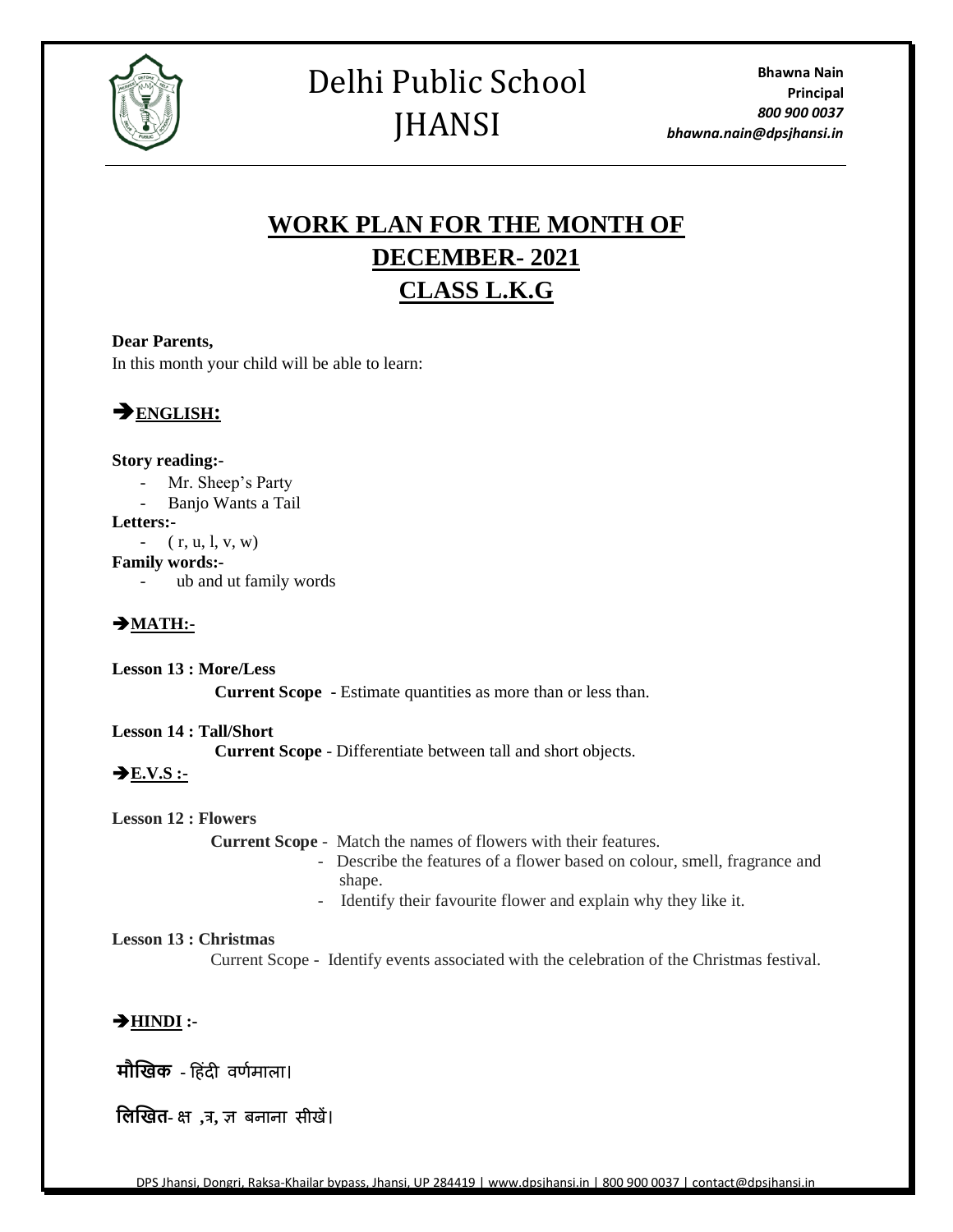

# Delhi Public School JHANSI

**Bhawna Nain Principal** *800 900 0037 bhawna.nain@dpsjhansi.in*

#### **YOGA:-**

- ➢ Trikonasana
- ➢ Bhastrika
- ➢ Vrksasana
- ➢ Anulom Vilom

#### **DANCE:-**

Dance practice on " Itni si hasi, Itni si khushi".

#### **English/Hindi poem for the month:**

#### **English Poem**:

#### **"An Elephant Walks Like This and That"**

An elephant so big so fat He walks like this He walks like that He has no fingers He has no toes Goodness Gracious! What a long nose!!!

#### **Hindi poem:**

## **सवेरा (कववता):**

सूरज निकला निटा अंधेरा, देखो बच्ोंहुआ सवेरा। आया मीठी हवा का फेरा, चिड़ियों ने फिर छोड़ा बसेरा। जागो बच्चों अब मत सोओ, इतना सुंदर समय ना खोओ।

### **DOHA:**

## **कबीरा खडा बाजार में, माांगेसबकी खैर**